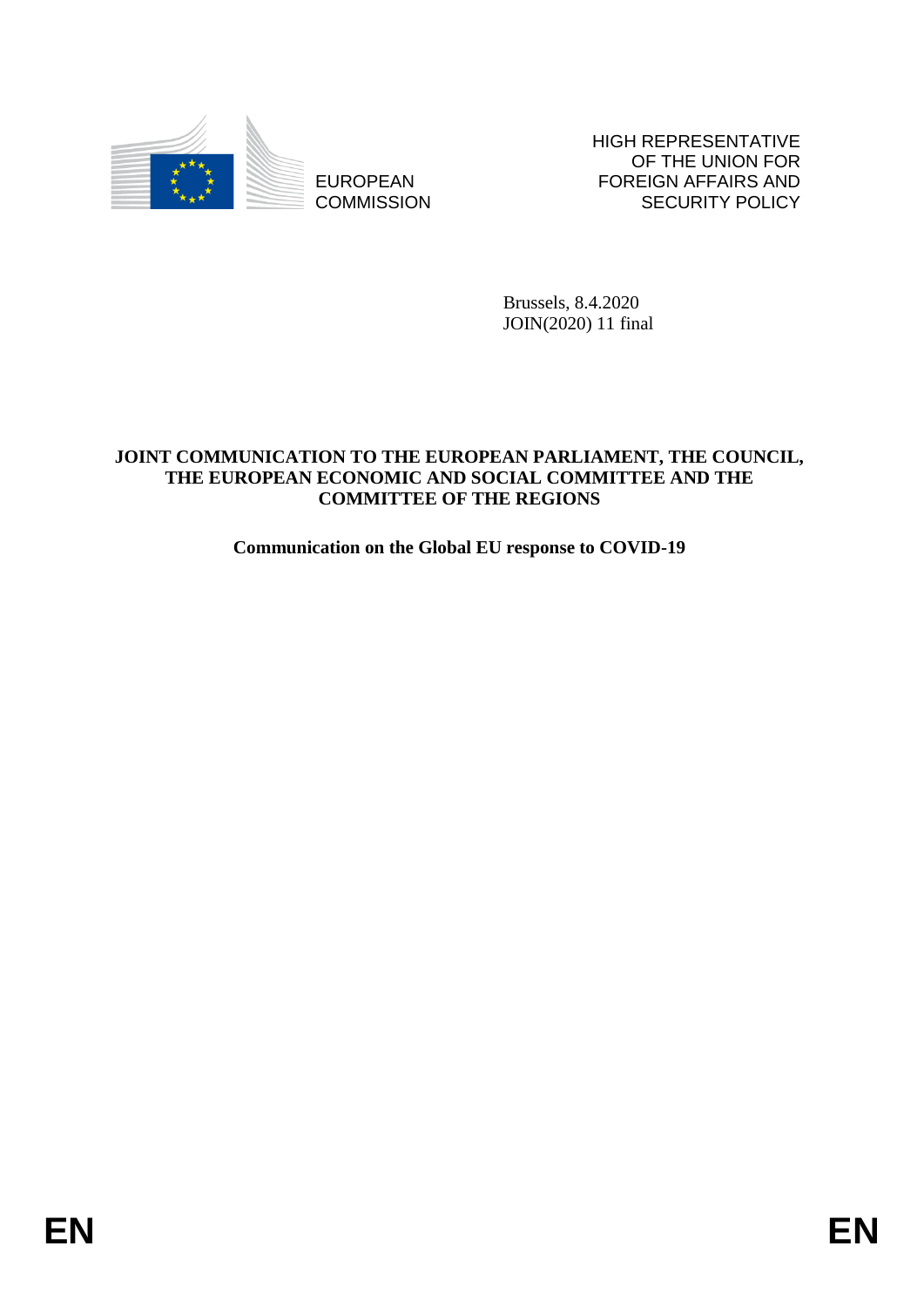# **I. Introduction**

The coronavirus outbreak **has evolved into a global pandemic**. It has killed tens of thousands of people, straining communities, increasing calls for social protection, shrinking business activity and disrupting supply chains. Its consequences will be profound. Having appeared first in China, the pandemic has now spread in Europe and around the globe, with a spill over on social stability and security.

As the virus does not discriminate between people and knows no borders, this historic crisis **requires a fast, massive and coordinated global response** to protect all people, save lives and tackle the economic fallout. Now is the time for international **solidarity and leadership**, not isolation; to reach out more internationally, not less; to provide transparency and facts, and counter disinformation. The European Union (EU), as the world's largest donor and a leading economic power, is already at the forefront of this effort. The Union has already taken a series of concrete and quick actions to support our partners.

The EU is doing all it takes to combat the coronavirus crisis in Europe. It is also in the EU's interest to show solidarity with the rest of the world. A strong and global European response is a matter of upholding our **core values**, and equally of pursuing our **strategic interests**. The wellbeing of our partners across the globe matters to every European. We can only fully take care of our own health and safety if we also support others. Our battle to defeat the virus internally can only be successful if we defeat the virus globally. Europe's strong partnerships around the world are thus even more relevant in tackling this pandemic and its consequences. This geopolitical Commission stands ready to spearhead this work.

The EU supports **international cooperation and multilateral solutions** in this crisis. We are taking a leadership role in the coordination efforts undertaken by the United Nations, the G20, the G7, the International Labour Organisation (ILO) and the international financial institutions. The EU will put its full weight behind the UN Secretary General's efforts to coordinate UN-wide response.

The EU's response follows a **Team Europe approach**. It draws contributions from all EU institutions and combines the resources mobilised by EU Member States and financial institutions, in particular the European Investment Bank (EIB) and the European Bank for Reconstruction and Development (EBRD). Working together, Team Europe can muster a critical mass that few others can match.

In line with the approach agreed at the G20 and promoted by the UN, the EU's response addresses the **humanitarian, health, social and economic consequences of the crisis**. It addresses short-term emergency needs as well as the longer-term structural impacts on societies and economies, thus reducing the risk of destabilisation. It reinforces both governmental and non-governmental actions.

The EU's response will continue to adapt to an evolving situation. Just as we provided material support to China at the outbreak of the pandemic, we will now focus on the **most affected countries in need of health support**, such as countries in Africa, the Neighbourhood, the Western Balkans, the Middle East and North Africa, parts of Asia, Latin America and the Caribbean. The focus will be on the most vulnerable people, including migrants, refugees, internally displaced persons and their host communities. This is also a demonstration of tackling challenges together with Africa**<sup>1</sup>** . All those who need healthcare and protection should be on our radar.

**<sup>.</sup>** <sup>1</sup> Joint Communication 'Towards a comprehensive strategy with Africa', JOIN(2020) 4.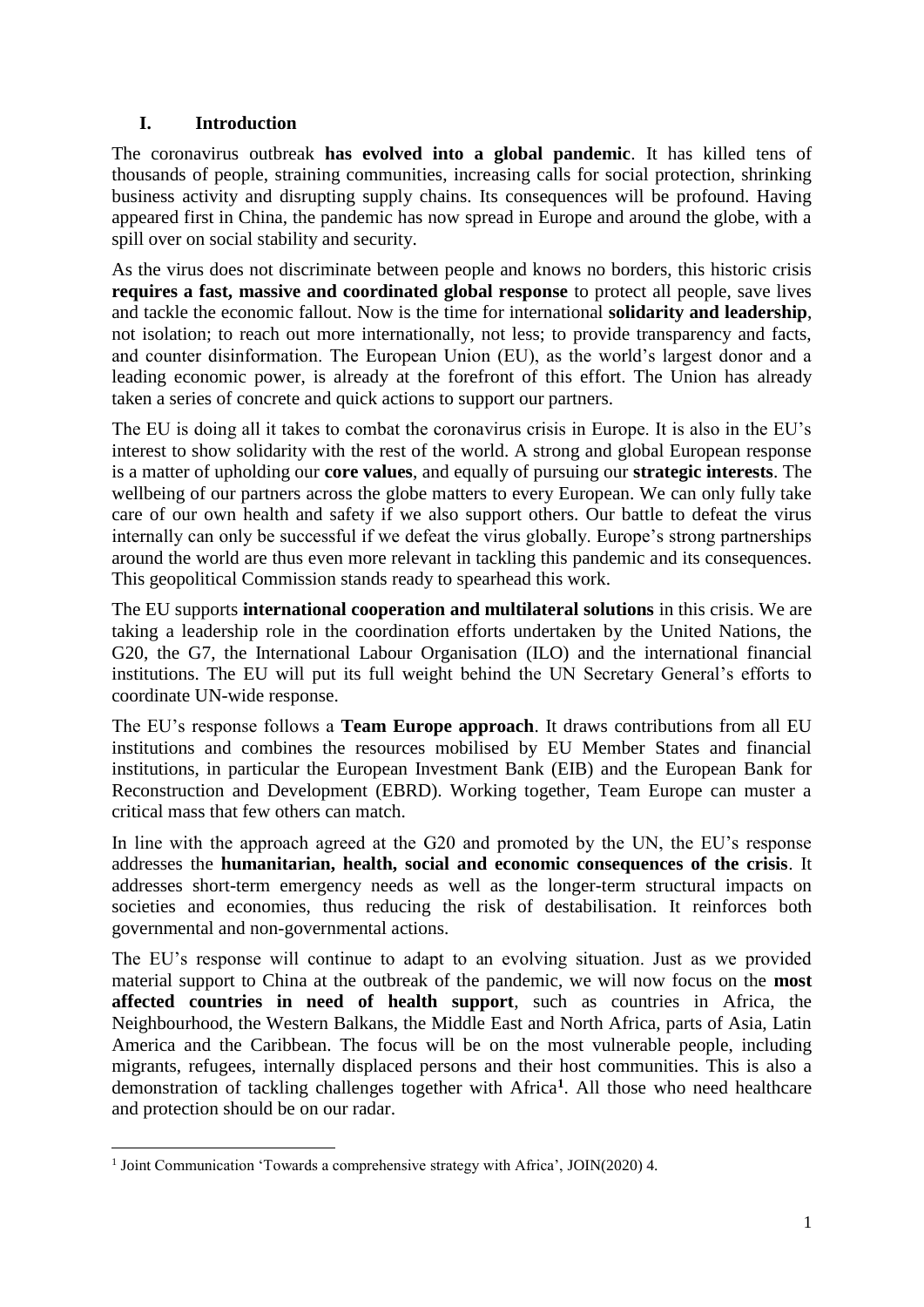Beyond financial support and other cooperation, the EU will use its entire **trade and investment toolbox and transport system** to ensure the continuous flow of goods and avoid long-term disruptions of supplies, in particular for critical medical products and foodstuffs.

The EU will continue to promote and uphold **good governance, human rights, the rule of law, gender equality and non-discrimination, decent work conditions, as well as fundamental values and humanitarian principles**. The special and extraordinary measures required to contain the pandemic must not lead to backtracking on the fundamental values and principles of our open and democratic societies. In addition, our collective coronavirus response should avoid policy and investment decisions that exacerbate existing crises such as biodiversity loss and climate emergencies.

Finally, the EU's action will be **fact-based** and **transparent**, fighting any attempts of disinformation inside and outside the EU. It will be accompanied by coordinated communication campaigns to inform about our engagement and our cooperation with partners in a time of crisis. The EU will also continue its engagement with global online platforms to facilitate access to authoritative health information, such as from the World Health Organization (WHO).

To reach these objectives, the EU will secure **financial support** to partner countries for a total of more than EUR 15.6 billion.

These funds are existing external action resources. Together with our partners, we are making sure that the substantial EU funding already allocated to them is targeted to help them deal with the impact of COVID-19, similarly to what we are doing within Europe. This will allow EU action to be fast, adapted and operational.

Our global response to COVID-19 will integrate the strategic objectives the EU has set itself as regards the environment and climate, as set out in the **European Green Deal**, and the **Digital Agenda,** which remain fully valid. Ongoing work on these objectives will in fact reinforce the efforts to address the short and long-term challenges linked to the pandemic. The current crisis is a reminder that the **full implementation of the 2030 Agenda for Sustainable Development and the Paris Agreement** remain crucial to help better equip the world for future systemic shocks.

# **II. Team Europe approach**

The Team Europe approach must provide a single framework of action for all the European external response in support of partners to address the corona crisis, a joined-up strategy based on four main pillars:

- 1. **Team Europe priorities**: our collective action will focus on (i) emergency response to the immediate health crisis and the resulting humanitarian needs; (ii) strengthen health, water and sanitation systems, as well as partners' research capacities to deal with the pandemic and their preparedness; and (iii) address the immediate social and economic consequences;
- 2. **Team Europe packages**: we will coordinate with implementing partners such as the EIB, the EBRD and European development finance institutions, Member States Development Agencies and Technical Assistance providers, and International Financial Institutions – to set up a coherent financial package for each partner country that needs our support. To this end, EU Delegations will receive guidance on implementation modalities and choices.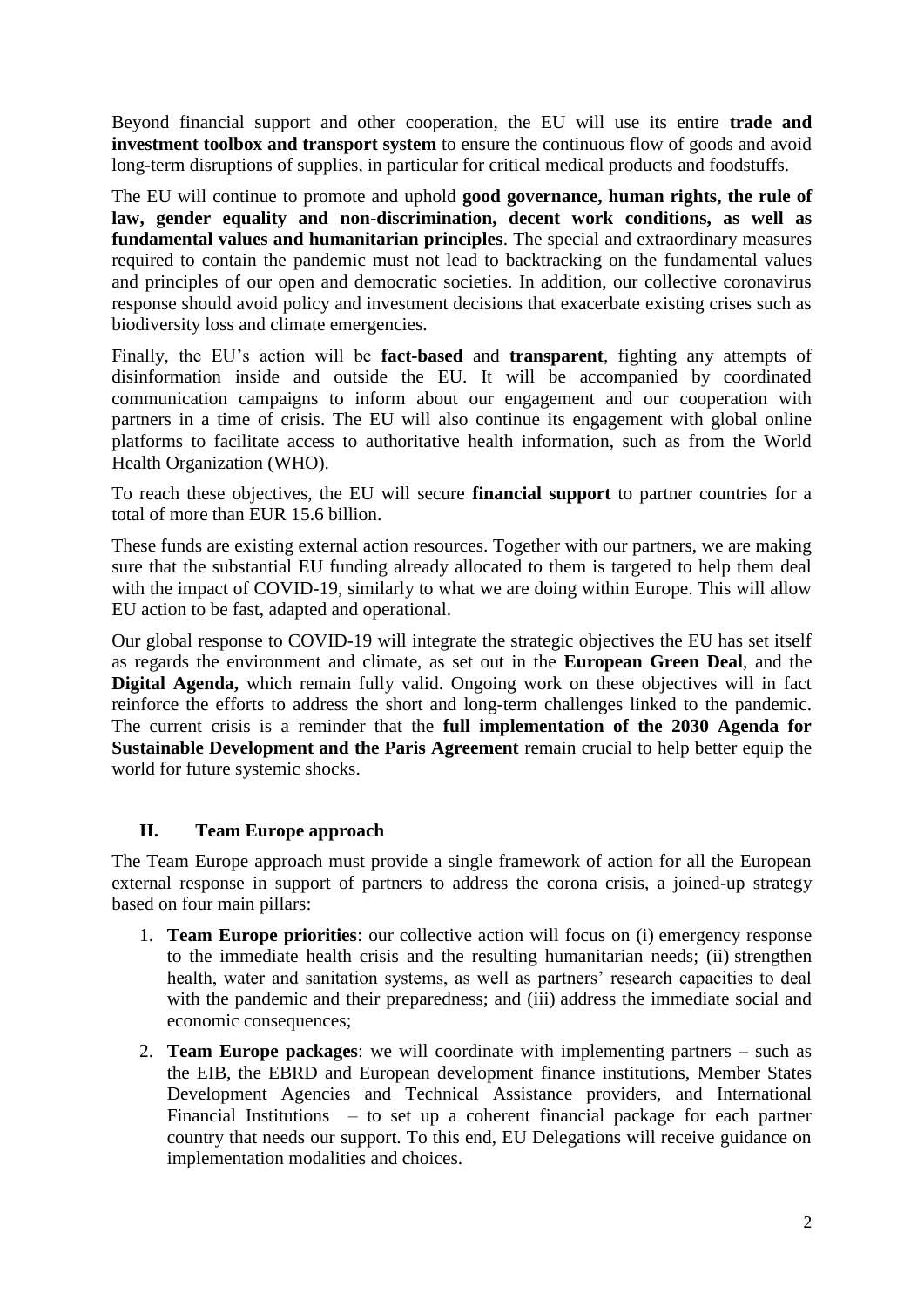- 3. **Team Europe for Global Preparedness**: we will support the Global Preparedness Monitoring Board, which has identified EUR 7.5 billion as a global fundraising goal, by hosting a pledging moment;
- 4. **Team Europe for global coordination and multilateralism:** we will leverage the EU position as a global actor and major contributor to the international aid system to promote a coordinated global response, notably in the framework of the G7, the G20 and at the United Nations. The EU and its Member States' contribution will be presented at country, regional and global level, in particular the G7, G20 and the United Nations-led international response, to promote coordination and enhance the visibility of European support to partner countries.

In this spirit, the Commission welcomes the efforts of partner financial institutions to deliver financing more swiftly and efficiently, by stepping up 'reciprocal syndication' in cofinancing of coronavirus response and increasing mutual reliance on each other's appraisals.

# *II.1. Team Europe priorities*

### **II.1.1. Urgent, short-term emergency response to the health crisis and the resulting humanitarian needs**

The pandemic will aggravate humanitarian needs. Its effects will be most acutely felt by populations already affected by humanitarian crises and conflict, such as migrants, refugees, internally displaced persons, as well as women, children, elderly and disabled people and other minorities.

To maximise the effect of our emergency response, it is vital to coordinate actions and information flows with other donors and actors, notably EU Member States, the WHO, and other UN agencies, the International Red Cross and Red Crescent Movement, and other nongovernmental organisations.

# *Key challenges to address*:

- Addressing chronic global shortages of personal protective equipment, notably masks and gloves, which pose a threat especially to frontline health staff and emergency services, as well as deficiencies in the management of biomedical waste;
- Ensuring the continuation of service provision to conflict-affected and forcibly displaced populations, refugees and migrants, especially those living in camps and camp-like settings, densely populated areas or locations that are out of reach, and adapting them to the pandemic context;
- Continuing meeting the basic needs of the most vulnerable, including the delivery of essential food, nutrition assistance to food insecure and malnourished groups, as well as essential health services and Sexual and Reproductive Health and Rights.

# *How is the EU contributing to address these challenges:*

- Providing immediate support to the global efforts by contributing to the WHO's Strategic Preparedness and Response Plan, the Global Humanitarian Response Plan launched by the UN on 25 March 2020 (total target of EUR 1.86 billion), as well as to the appeal of the Red Cross and Red Crescent Movement launched on 26 March (total target of EUR 750 million);
- Providing immediate targeted support to address the humanitarian consequences of the pandemic in affected countries, in particular in the sectors of health, water, sanitation and hygiene (WASH) and logistics;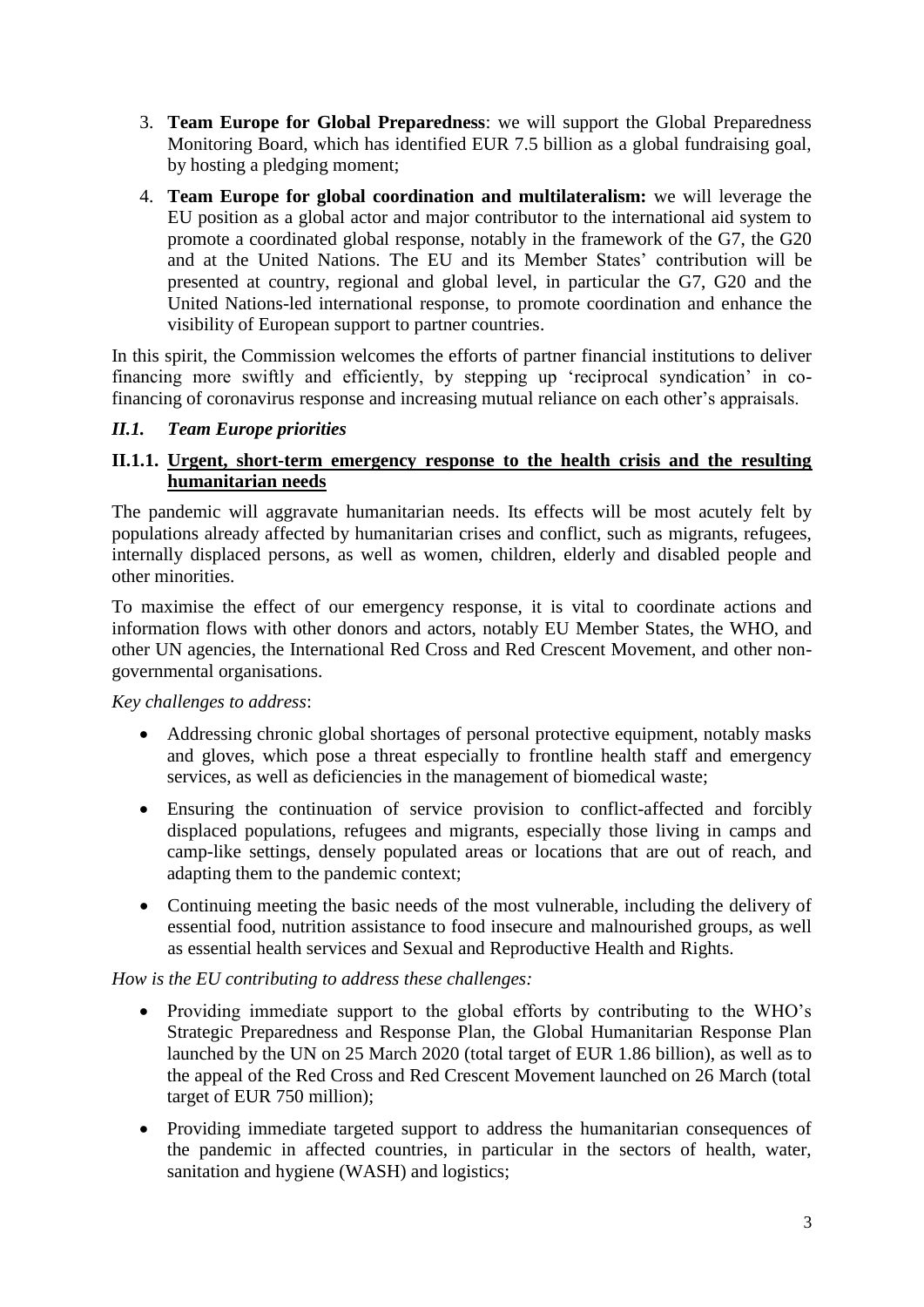- Increasing global availability of personal protective equipment and medical devices through support for increased production and innovative solutions in Europe, to meet urgent needs in Europe and in partner countries;
- Organising the supply of urgently-needed personal protective equipment to partner countries, as well as in-kind assistance to affected countries through the Union Civil Protection Mechanism (e.g. in-kind assistance provided to China during the outbreak and then to various Western Balkans countries);
- Providing guarantees and liquidity provisions to local banks via international financial institutions and European development finance institutions, supported by the European Fund for Sustainable Development (EFSD);
- Supporting global efforts to provide sufficient supply of essential goods, food and water and combat any export restrictions or other distortive measures in the agri-food sector;
- Supporting partner countries for an appropriate identification, collection, separation, storage, transportation, treatment and disposal of medical waste with a focus on new corona-related waste streams;
- Reinforcing support from the European Centre for Disease Prevention and Control (ECDC) for preparedness and capacity building. The ECDC is already sharing its coronavirus related guidance and assessments with the governments of the Western Balkans and Neighbourhood countries. The same should be done for other tools currently being developed within the EU as part of its exit strategy;
- Extending the thematic scope of the EU Solidarity Fund<sup>2</sup>, also available to countries negotiating their accession to the Union, to cover major crisis situations resulting from public health threats;
- Taking all necessary measures to ensure that global supply chains remain intact to facilitate trade, notably for essential medical supplies and pharmaceuticals;
- Inviting the Western Balkans to join the EU's Joint Procurement Agreement to enable them to participate in EU joint procurement processes for medical equipment, all having confirmed their intention to participate;
- Extending the European rapid alert system for communicable diseases to the Western Balkans to enable rapid transfer of alerts and measures.

### **Examples of emergency EU support to partner countries**

**.** 

In **Ethiopia**, the EU has rapidly mobilised **EUR 10 million** to support the Government's Preparedness and Response Plan to the coronavirus outbreak. The funds will be channelled through the ongoing Ethiopia Health Sector budget support programme launched in 2016 with an overall allocation of EUR 165 million. The additional funding will help Ethiopia increase the number of diagnostic laboratories with COVID-19 diagnostic equipment and test kits, and the number of treatment centres.

<sup>2</sup> COM(2020) 114 final: Proposal for a Regulation of the European Parliament and of the Council, amending Council Regulation (EC) No 2012/2002 in order to provide financial assistance to Member States and countries negotiating their accession to the Union seriously affected by a major public health emergency.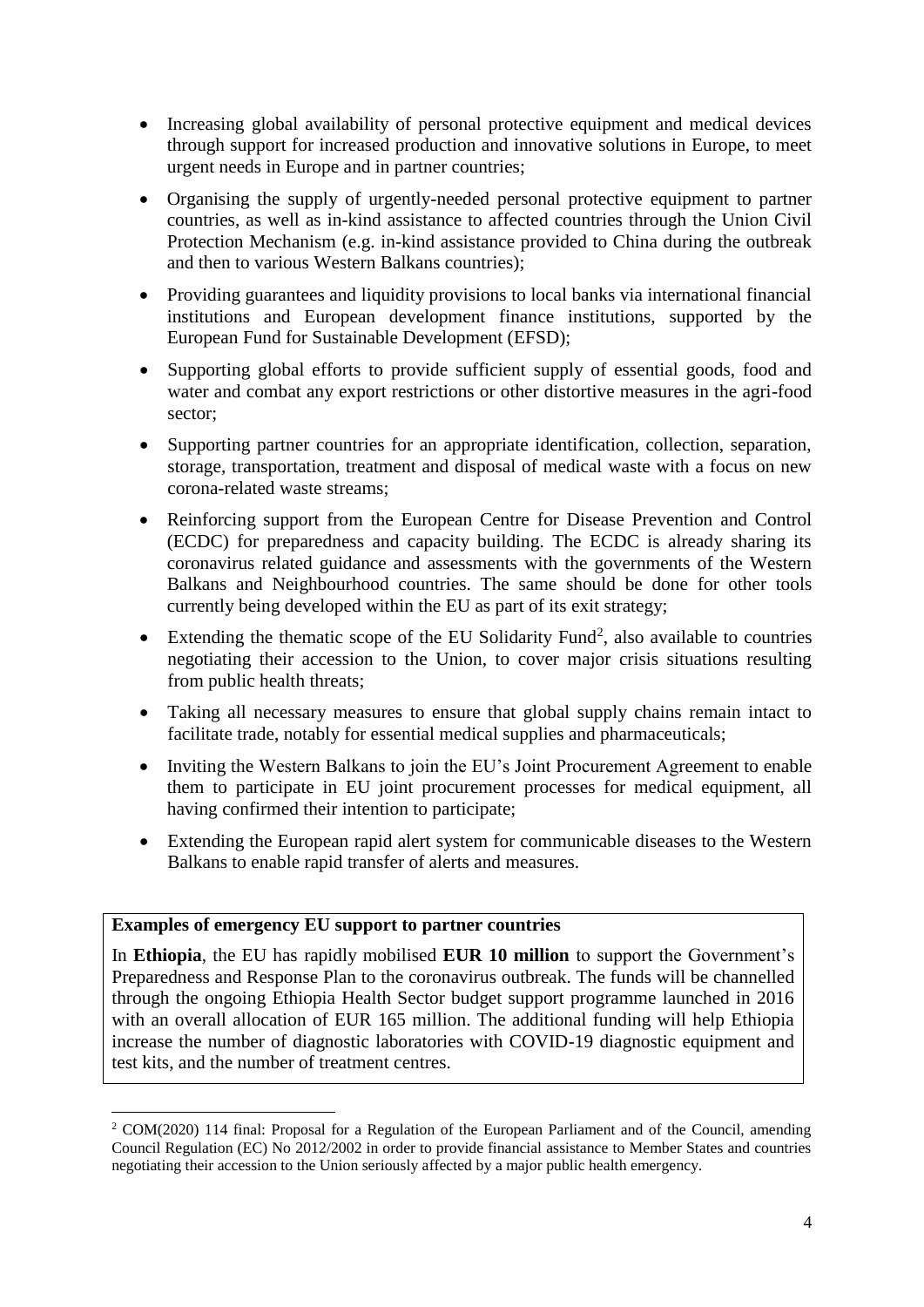In **Nigeria**, the EU will support the United Nations Development Programme (UNDP) with a **EUR 50 million** contribution to implement the UN Response Plan to COVID-19. The objective of the action is to ensure optimum care of the confirmed COVID-19 cases and contain a further spread of the outbreak through an inclusive and nationally owned COVID-19 response.

In the **Western Balkans**, the EU has already mobilised considerable funds for immediate support to the health sector amounting to **EUR 38 million** (EUR 4 million for Albania, EUR 7 million for Bosnia and Herzegovina, EUR 5 million for Kosovo<sup>3</sup>, EUR 3 million for Montenegro, EUR 4 million for North Macedonia; and EUR 15 million for Serbia). The EU support includes lifesaving medical equipment, also for intensive care, hospital beds, fully equipped ambulance cars, hundreds of respirators, digital mobile x-rays, tens of thousands of testing kits and huge amount of personal protecting equipment.

Under the Facility for Refugees in **Turkey**, small-scale health infrastructure and equipment is being procured, worth **EUR 90 million**.

In the **Eastern Partnership** countries, the EU is mobilising an emergency support package worth more than **EUR 30 million** for immediate needs in the health sector. In **Armenia** over 3,000 vulnerable households, with elderly people and people with disabilities and large families in Shirak, Tavush and Lori regions will receive humanitarian aid packages thanks to the support of the European Union. In **Ukraine**, the EU has delivered equipment for the Emergency Medical Care Centre of Donetsk Oblast with 100 sets of personal protective equipment as well as more than 70 litres of highly concentrated antiseptic liquid.

In the **Southern Neighbourhood**, triage and isolation spaces are set up in hospitals with EU support, the staff of Social Development Centres is trained and local communication campaigns are underway. 3,500 surgical and respiratory masks have been procured.

In the **Caribbean,** the EU has put in place a regional support to the Caribbean Public Health Agency CARPHA for a total amount of EUR 8 million to cover countries' most urgent needs in support of outbreak control operations. This includes the provision protection material, test reagents, lab material, treatment/vaccines, as well as support to increase the health workforce.

 In **Venezuela**, and the countries in the region, the EU is supporting the Pan-American Health Organisation and the International Federation of the Red Cross and Red Crescent for actions that help contain the spread and prepare for response to Covid-19 (totalling EUR 9 million). This includes improving access to basic health services and facilitating access to adequate sanitation and hygiene for vulnerable populations, including refugees.

*Financial contribution: EUR 502 million*

1

# **II.1.2. Support to strengthen research, health and water systems**

Combatting the spread of the virus requires stepping up hygiene and making health systems resilient, all over the world. In some partner countries, circumstances are particularly challenging due to limited access to water and already weak health systems. The EU will pursue an evidence-based policy formula tested in previous health crises such as the Ebola

<sup>&</sup>lt;sup>3</sup> This designation is without prejudice to positions on status, and is in line with UNSCR 1244/1999 and the ICJ Opinion on the Kosovo declaration of independence.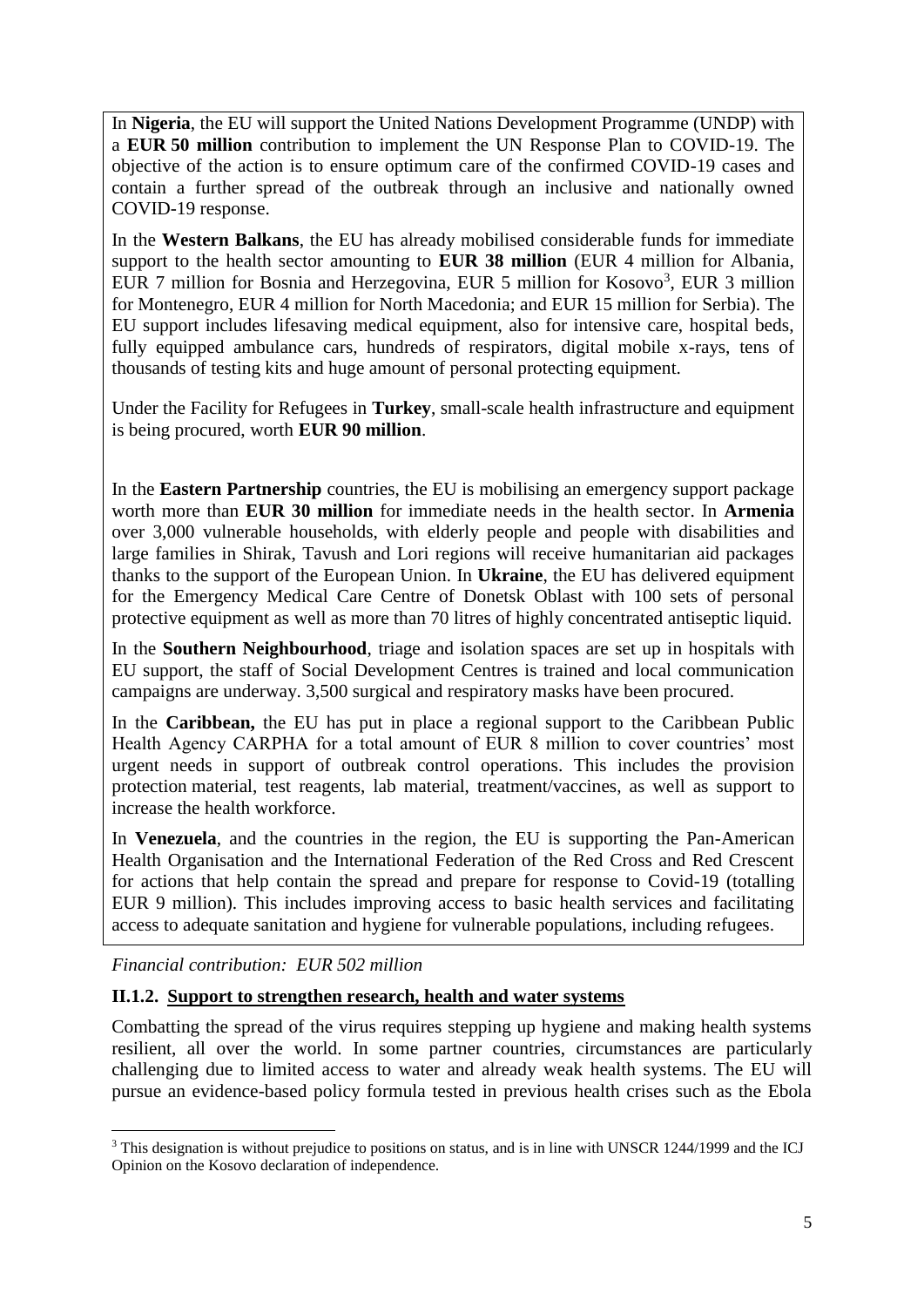and Zika outbreaks, where health system support to the most vulnerable countries, regional collaboration, surveillance, and development of new diagnostics and a vaccine eventually ended the outbreaks. To this end, a strong emphasis will be put on research and innovation.

### *Key challenges to address*:

- Supporting resource-constrained countries boosting their containment and treatment efforts; strengthening health and social protection systems to ensure sustainable capacities for risk reduction, surveillance and management of the response;
- Ensuring access to basic hand washing facilities and soap, as well as good WASH practices in communities, homes, schools, marketplaces and especially health facilities, to help prevent transmission;
- Accelerating research efforts to develop effective treatments, vaccines, therapeutics, and diagnostics, and ensure universal availability at an affordable price;
- Ensuring availability of protective equipment to health workers, also by restoring global supply chains.

# *How is the EU contributing to address these challenges:*

- Supporting partner countries to build resilient, responsive health and social protection systems and to implement international health regulations;
- Topping up and focusing existing EU health programmes to help partner countries protect, augment, and incentivise the health workforce;
- Supporting governments' communication and awareness-raising efforts to the population on basic protective measures and hygiene advice to prevent the spread of coronavirus;
- Granting flexibility under our support to global initiatives such as the Global Fund to fight Aids, Tuberculosis and Malaria, GAVI the Vaccine Alliance, and the Global Financing Facility, while ensuring that vital health programmes will continue;
- Supporting further research on diagnostics, treatment and prevention; once a vaccine is available, fast-tracking approval and subsidising vaccines and their delivery in vulnerable countries;
- Supporting experts' trainings and epidemiological surveillance, deployment and use of mobile labs and other mobile solutions;
- Strengthening regional health security organisations in African, Caribbean and Pacific countries, such as the Pasteur Institute in Senegal;
- Welcoming candidate countries in the Western Balkans to the EU's Health Security Committee, providing technical assistance, crisis management protocols and guidelines, and sharing expert opinion as well as reflecting on how best associating potential candidates to these measures;
- Supporting equal access to the health system to migrant, refugee, displaced and host communities via EU trust funds and the Instrument contributing to Stability and Peace, which provide emergency medical assistance as well as support in basic health services and infrastructures;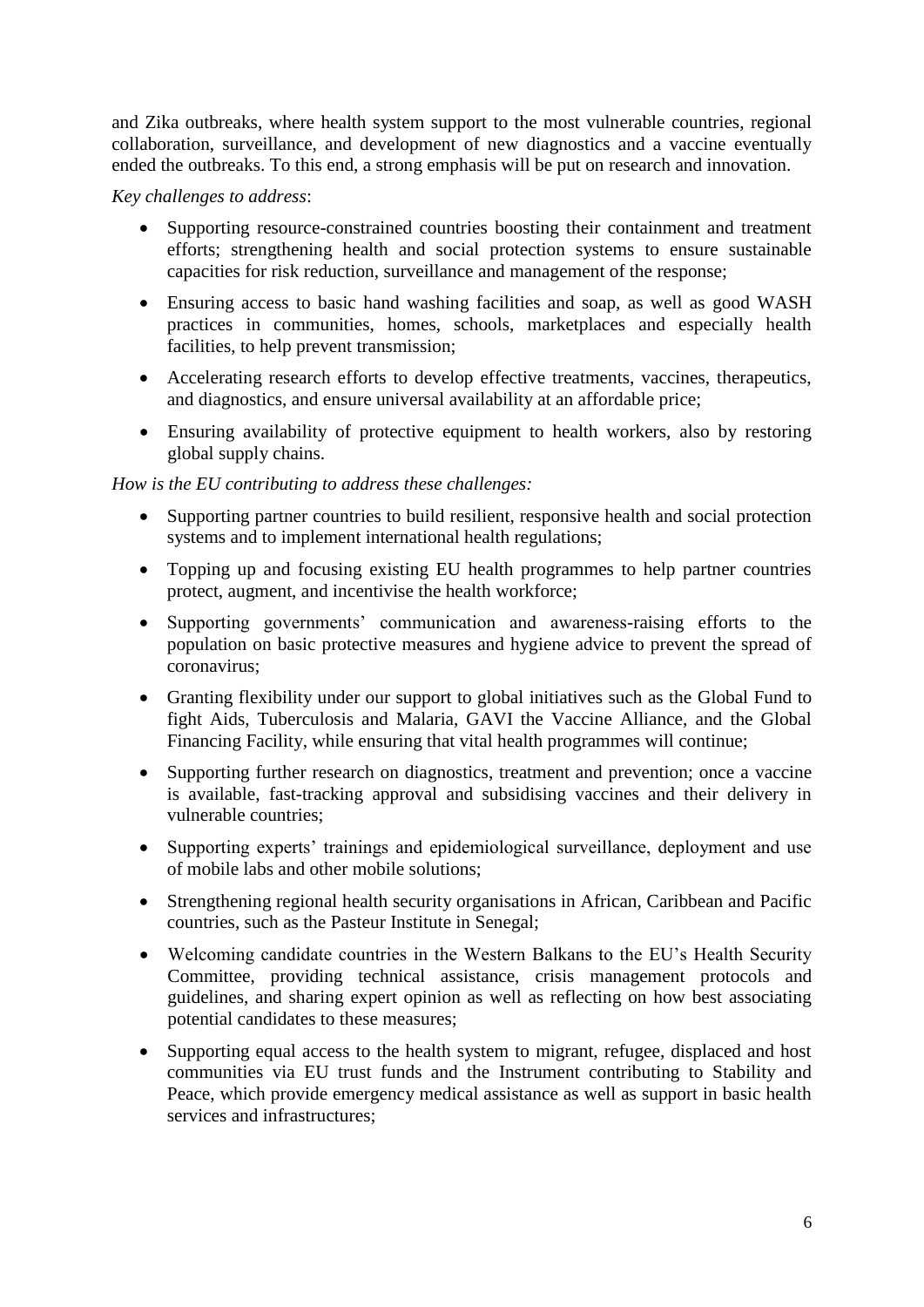- Promoting exchange of data between researchers, and facilitating access to results and evidences via Open Access and Open Science from research to feed political and clinical uptake;
- Stepping up the preparation with EU Member States and third countries of the Global Health Partnership. The resources of the existing European & Developing Countries Clinical Trials Partnership (EDCTP), which currently focuses on Sub-Saharan Africa, could be increased to enable its extension to the Southern Mediterranean countries;
- Reorienting the work of existing multilateral platforms such as the Coalition for Epidemic Preparedness Innovation (CEPI) on vaccine development and the Global Research Collaboration for Infectious Disease Preparedness (GlopiD-R) on preparedness.

# **Examples of EU supporting the health sector of its partners**

In **Sudan**, the EU is working to ensure access to clean water and hygiene and raise awareness about the virus, as part of humanitarian projects totalling **EUR 10 million**.

The Commission signed the new EU Initiative for Health Security with the European Centre for Disease Control (ECDC) amounting to EUR 9 million. It already started, covers all 23 **Neighbourhood and Enlargement countries** and focuses on preparedness and medical capacity to address the outbreak and the numerous repercussions.

In **Iran**, the EU will provide **EUR 6 million** to strengthen the health sector via purchasing essential pharmaceuticals, training essential health personnel and awareness raising campaigns on personal hygiene and sanitation. We are also funding increased access of the most vulnerable Afghan refugees living in Iran to basic services.

### *Financial contribution: EUR 2,858 million*

### **II.1.3. Addressing the economic and social consequences**

This unprecedented health crisis will most likely bring adverse economic and social effects: these have to be tackled as a matter of urgency to prevent destabilisation. This requires actions on several fronts: cushions in the face of possible macro-economic shock, appropriate backing to financial intermediaries, a mix of financing options for the public and private sector. It also includes ensure a protective framework for the work force and incomeless households.

### *Key challenges to address:*

- Addressing the severe economic fallout from the pandemic across the world, and preventing a recession cycle in many partner countries. Many countries will encounter a drop in economic activity, a sharp increase in unemployment and poverty. This may lead to pressure on public finances, increased social tensions and, in some settings, violence;
- Addressing the additional financial and liquidity challenges brought by this crisis. A number of developing and emerging economies face the crisis in situations of high debt and limited policy space. Countries relying on tourism or remittances, as well as those at the beginning of supply chains or dependent on primary commodity exports, will be among the hardest hit;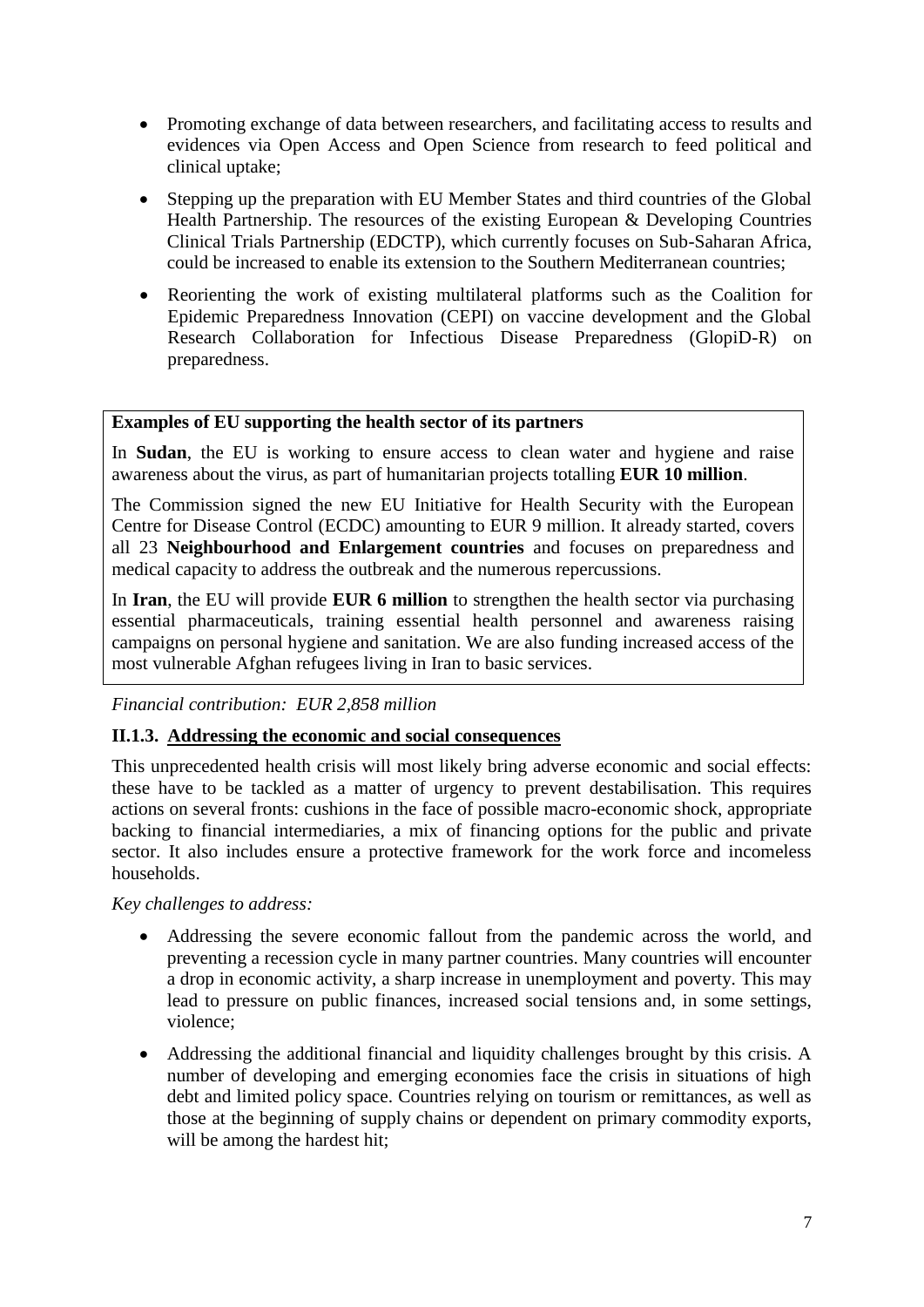- Supporting economic and social stabilisation and social protection measures such as temporary deferment or waivers of tax and social security payments, supportive financing conditions for economic actors, and direct financial support to help workers (including wage subsidies) and affected households, with particular attention to young people – necessitating increased social expenditure. Economic actors may need affordably priced credit and will need to reschedule repayments of loans;
- Supporting measures to boost network capacity, including short-term measures, in order to facilitate distant working, learning and socialising as well as access to accurate information;
- Ensuring that companies regain ability to finance longer-term investments, so that economies can recover in a green and inclusive mode;
- Ensuring the respect for human rights, including labour rights, and democracy, with particular attention to education and the situation of women, girls and the most vulnerable.

# *How is the EU contributing to address these challenges:*

- Protecting workers in the workplace, promoting inclusive measures that expand the quantity and quality of health access and decent work in general. These measures prevent, inter alia, discrimination and social exclusion;
- Mobilising the Macro-Financial Assistance (MFA) Instrument for the Western Balkans and Neighbourhood countries faced with a balance of payment crisis, in tandem with International Monetary Fund (IMF) support. MFA can contribute to macroeconomic stability and create policy space for appropriate economic response options;
- Supporting temporarily national governments via technical assistance, direct budget support and if relevant concessional financing, complementary to World Bank and IMF interventions, to adopt fiscal, monetary, social and public health policy reforms so as to, amongst others, prioritise public expenditure for socio-economic development and poverty reduction;
- Supporting temporarily financial intermediaries, such as public banks and supervisory/regulatory bodies, via technical assistance or guarantees to adopt more conducive financing strategies and regulatory frameworks, and have improved access to concessional financing;
- Supporting the private sector  $-$  in particular small and medium-sized enterprises (SMEs) and the self-employed – via guarantees, liquidity provisions and technical assistance to the private sector; supporting local banks via international financial institutions and European development finance institutions to have increased access to liquidity support, working capital and trade finance; further reorienting guarantees from the EFSD towards shorter-term risk-sharing on loans for micro-entrepreneurs and SMEs. The Commission welcomes the reactivation of the Vienna Bank Coordination Initiative, which will help banks to remain actively engaged in financing the economies of EU and partner countries.
- Providing public sector loans from the EIB, notably for healthcare equipment and supplies;
- Working with international organisations, partner countries and the European private sector to build strong and resilient value chains in strategic sectors and ensure that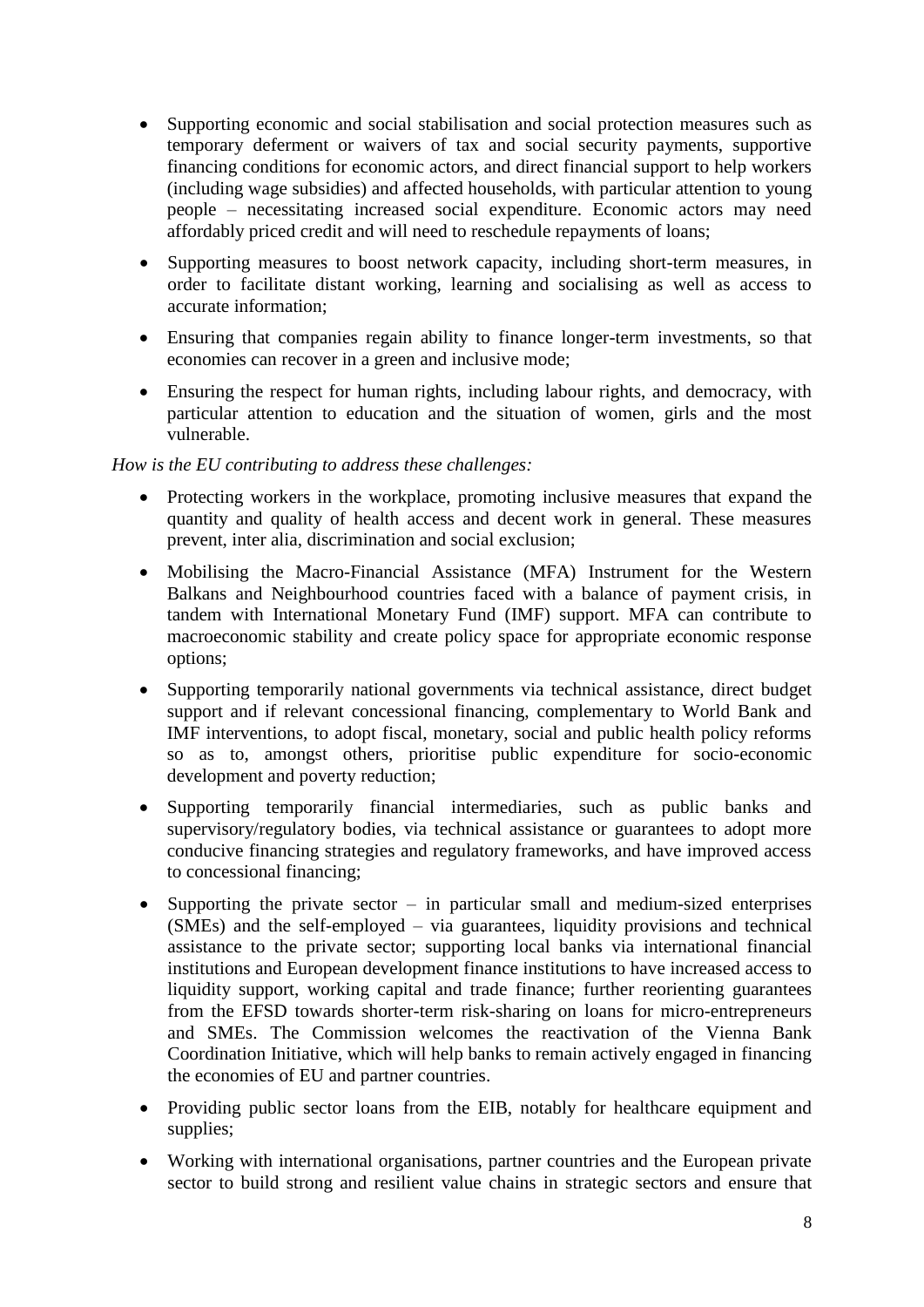sustainability, labour rights and corporate social responsibility criteria are respected throughout value chains despite the drop in demand and when the economy recovers;

- Promoting forms of debt relief (under consideration by multilateral financial institutions, in particular by the IMF) especially in countries affected by the coronavirus downturn;
- Supporting the continuity of the provision of all levels of education;
- Maintaining policy dialogue backed by budget support and technical assistance for policy reform on human rights and democracy support, as well as direct support to civil society;
- Continuing to take all necessary measures (both immediately and in the long term) to ensure that global supply chains and transport corridors remain intact; ensuring that measures to address the spread of the coronavirus affecting the movement of goods and labour remain targeted, proportionate, transparent and temporary – as is the case with the EU's temporary export authorisation measure; taking into account the needs of other countries for emergency supplies and humanitarian assistance. The EU's temporary export authorisation scheme explicitly foresees humanitarian assistance as one of the grounds on which Member States can grant export authorisations.

### **Examples of Recovery support**

In **Sierra Leone**, EUR 34.7 million will be provided to address the economic consequences of COVID-19 as follows: EUR 25 million via budget support will strengthen macroeconomic resilience and stability, as well as provide support to national response plan. Through a cash transfers programme worth EUR 5.2 million, the Commission's support will protect the incomes of the most vulnerable populations via the World Bank. Finally, with a package of EUR 4.5 million the Commission will support the agriculture sector to boost local food production.

In the **Western Balkans**, the EU has mobilised considerable support for the social and economic recovery amounting to **EUR 374.5 million** since the beginning of the crisis (EUR 46.5 million for Albania, EUR 73.5 million for Bosnia and Herzegovina, EUR 63 million for Kosovo, EUR 50 million for Montenegro, EUR 63 million for North Macedonia and EUR 78.5 million for Serbia). It will help to address the socio-economic impact of the outbreak in particular for the most affected businesses, including companies working in tourism and transportation sectors.

For **Jordan and Lebanon** a EUR 240 million package has been adopted to support vulnerable local households and Syrian refugees.

*Financial contribution*: *EUR 12,281 million*

# *II.2. Team Europe package*

The EU and its Member States will contribute to a Team Europe package to support partner countries in their efforts to address the corona crisis in a comprehensive manner. The EU budget contribution will be as set out in this table: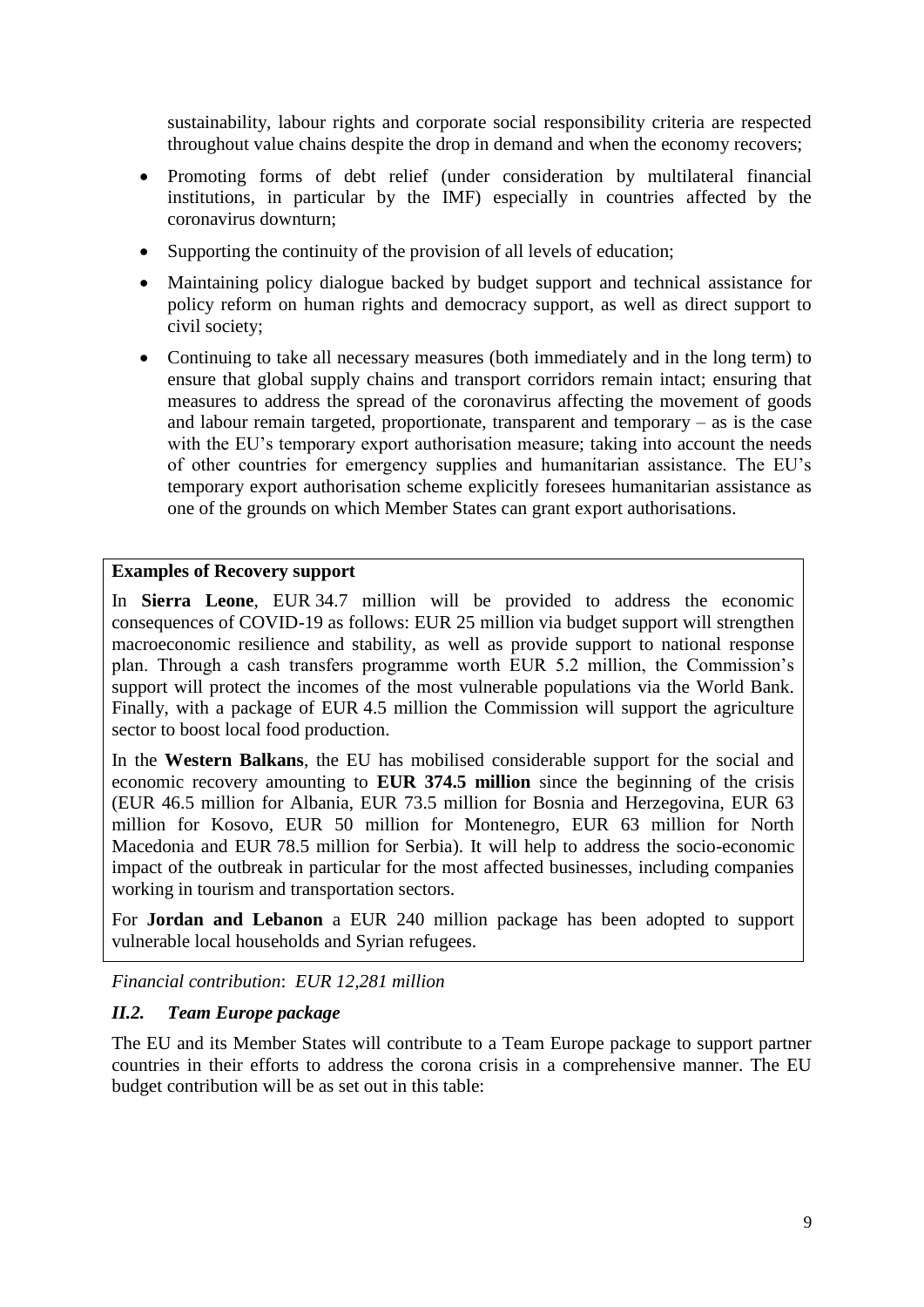| II.1         | <b>Common priority lines of action</b>                                     | <b>EU</b> contribution to<br><b>Team Europe package</b><br>(EUR million) |
|--------------|----------------------------------------------------------------------------|--------------------------------------------------------------------------|
| II.1.1       | Support the urgent, short-term emergency response to<br>humanitarian needs | 502                                                                      |
| II.1.2       | Support to strengthen health systems                                       | 2,858                                                                    |
| II.1.3       | Economic and social consequences                                           | 12,281                                                                   |
| <b>TOTAL</b> |                                                                            | 15,641                                                                   |

This contribution builds on existing instruments and facilities that can deliver fast and tangible results. This is particularly the case for regional blending platforms or EU guarantee instruments, namely the EFSD and the External Lending Mandate of the EIB. Accelerating Macro-Financial Assistance for the Western Balkans and Neighbourhood countries is also foreseen, complementing rapid support from the IMF.

# **II.3 Team Europe for Global Preparedness**

1

Finding a way out of the current crisis relies as a matter of priority on the rapid deployment of effective diagnostics, vaccine and treatments. Without them, every country in the world remains vulnerable. For this reason, the EU will team up with partners around the globe to hold a pledging moment, with the aim of closing the current funding gap identified by Global Preparedness Monitory Board towards reaching the 7.5 billion Euro of funding needed for:

- Developing rapid coronavirus diagnostics, treatments and vaccines, quickly and at scale;
- Ensuring sufficient supplies of protective equipment for health workers:
- Supporting the WHO to coordinate and prioritise efforts to the most vulnerable countries.

Alongside the funding pledges, the EU and partners will aim to secure high-level political commitment to ensuring equitable access to products created to tackle this pandemic.

# **II.4 Team Europe for global coordination and multilateralism**

The EU will promote and lead a coordinated response on the multilateral front, notably in a joint coordination effort with the United Nations, the international financial institutions as well as the G7 and G20. The EU and its Member States will also continue working with the African Union (AU) on the renewed Strategy with Africa, towards the AU-EU summit in the autumn. As per the agreement of G20 Finance Ministers and Central Bank Governors, the EU will contribute actively to the development of a G20 roadmap with the following elements<sup>4</sup>:

 A G20 Action Plan in Response to coronavirus, which will outline the individual and collective actions that G20 has taken and will be taking to respond to the pandemic. The Action Plan should include macroeconomic measures, financial measures, and measures for international financial institutions. The Action Plan should also include a coordinated exit and recovery strategy, and reduce risks to trade supply chains.

<sup>4</sup> See G20 Press Release from 30 March (G20 Finance Ministers and Central Bank Governors); G20 Leaders Statement from 26 March and G7 Leaders Statement from 16 March.